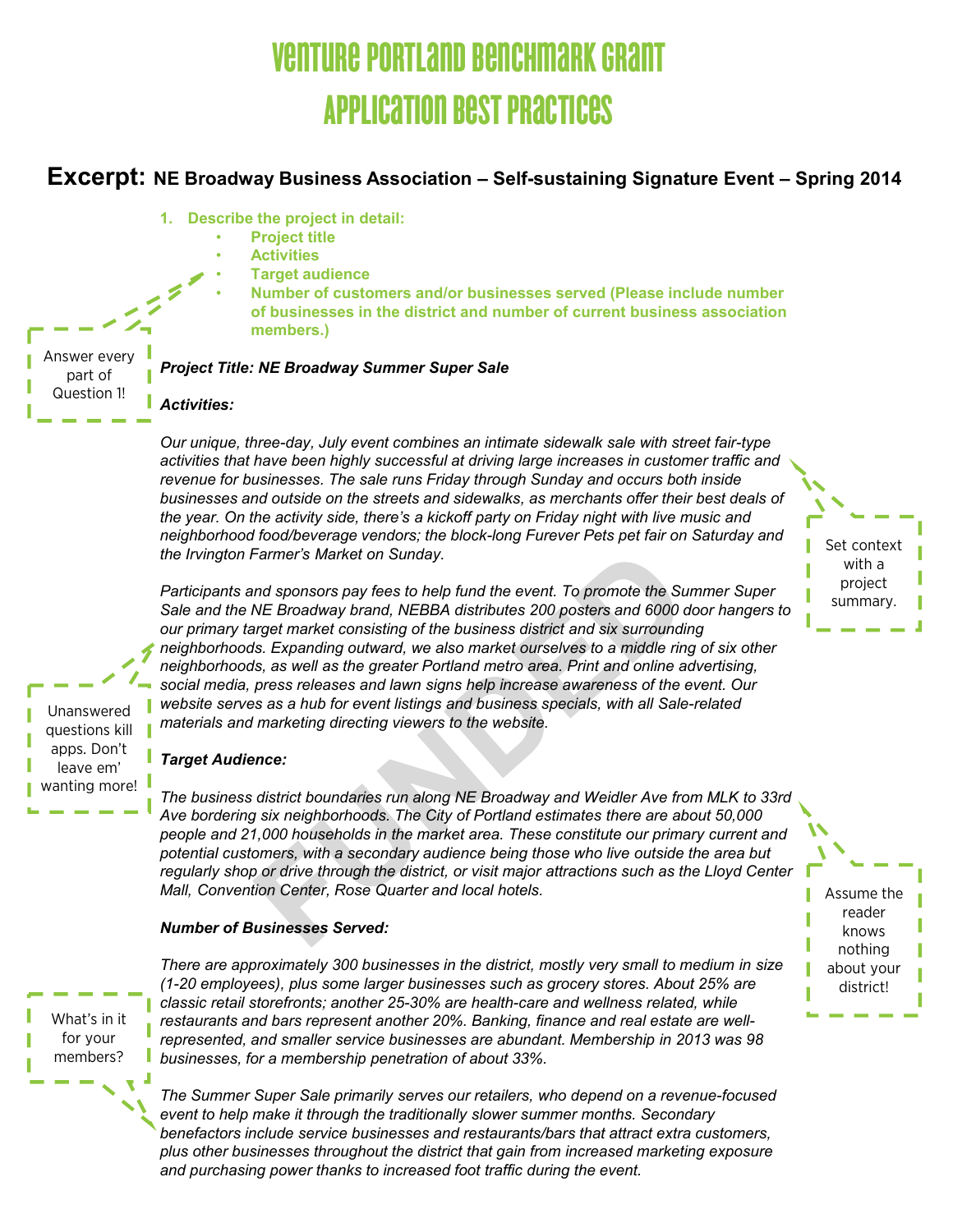# **Excerpt: Williams Vancouver Business Association – Strong Membership – Fall 2013**

**2. How does this project achieve the chosen benchmark?** 

*a final goal of \$15,000 in sponsorship proceeds by 2015.*

- **How will you know if the project is successful?**
- **What quantifiable outcomes will you use to evaluate success?** *Provide specific numbers***.**
- **If this is a first-time project, how will it identify a baseline and define a timeline to achieve benchmark status including benchmark achievement date? OR**
- **If this is not a first-time project, how will it use prior year experience to guide current goals for success and define a timeline to achieve benchmark status including benchmark achievement date? How will you demonstrate gains and/or progress over prior years?**

*Producing and distributing a walking map of our district will achieve the Strong Membership benchmark by being an engaging advertising and marketing tool that only Williams Vancouver Business Association members can be a part of. By requiring membership from*  businesses to be included on the map, we will no doubt significantly increase the number of *participating businesses because it will be producing a significant benefit for our members. The timing is perfect as we will be able to hand them a piece of professional collateral as the dust settles around all the construction in our district.*

*We would know if the project is successful if we are able to increase membership by 50% by the time of printing. Currently at 50 members, we would project that our map would increase that number to 75 during our membership drive in January 2015 and 100 by January 2016. Another quantifiable outcome would be placing a display of our maps in the top 5 hotels in Portland, the Travel Portland Visitor Information Booth and at least 25% of the 120 storefronts in the district. This would lead to our most desirable outcome of 90% occupancy in district storefronts and better than 18% growth by January 2016, which was the average growth in the last 3 months according to the University of Oregon's Index of Economic Indicators released September 2013.*

Get more info in the Benchmark Definitions.

Be specific – numbers, numbers, numbers!

Answer every part of Question 2!

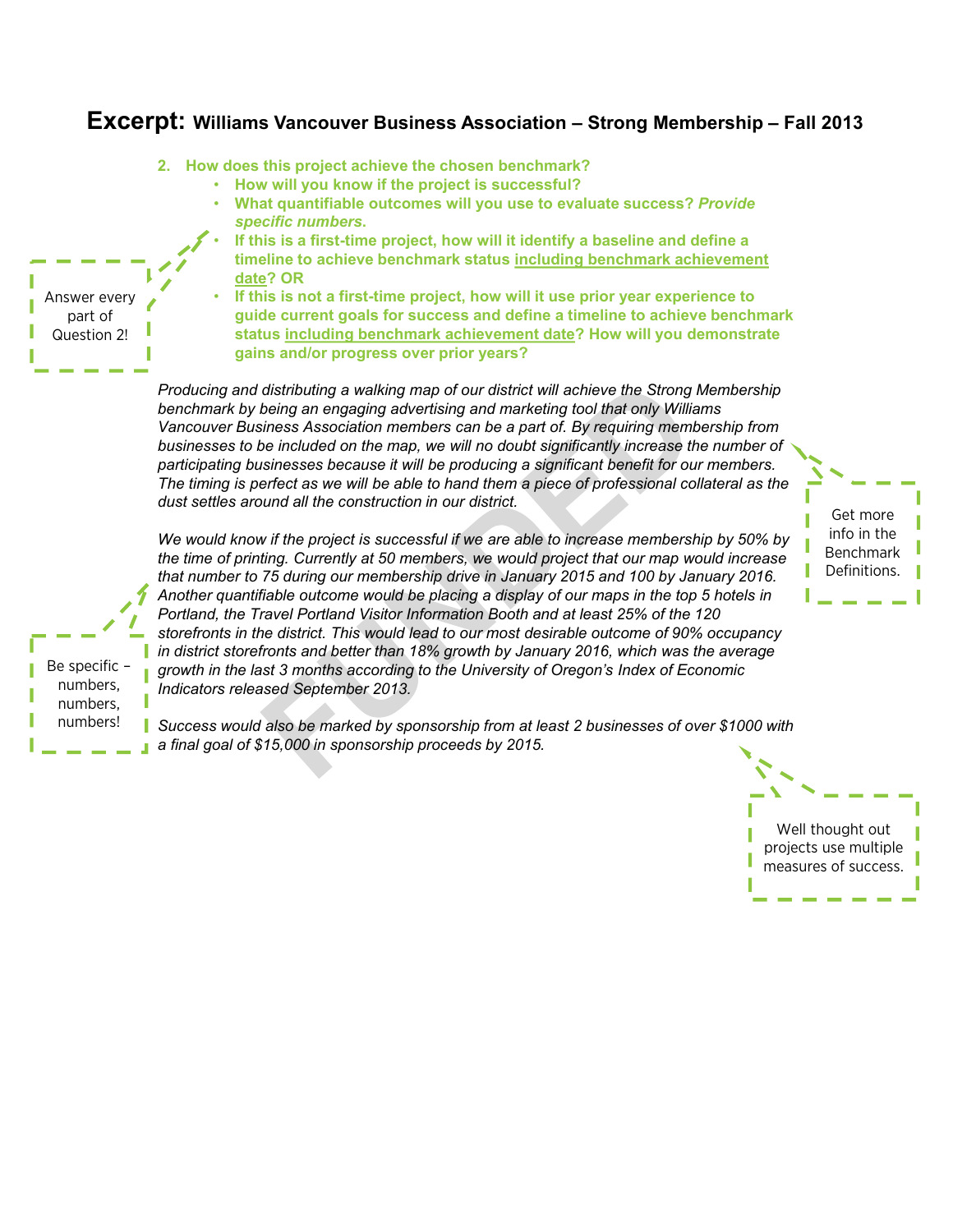### **Excerpt: Multnomah Village Business Association – Self-sustaining Signature Event – Fall 2013**

#### **3. What are the ultimate goals of this project?**

• **How does this project meet Venture Portland's strategic objectives to build capacity and/or market and promote the business district?**

#### *Goals:*

- *1. Continue to increase awareness of the local shopping and dining experiences available in Multnomah Village.*
- *2. Continue to expand return visits and dollars spent at our local establishments. 2012 had \$1.25 Million program associated first sales and \$240,000 directly attributed 2nd sales. 3. Create a self-sustaining program associated with the Holidays that endears our* 
	- *customers and delights our business owners. We closed the gap substantially and reduced costs and fully expect the program to be self-sustaining after this year.*

#### *Venture Portland's Strategic Objectives:*

- *1. Because of the programs success we have been able to add memberships to the business association and more importantly increase volunteer hours supporting our community events.*
- *2. The program is the quintessential marketing and promotion tool for Multnomah Village. It puts our identities and our businesses in most of the street facing store-fronts and gets distributed to our customers driving the always important return business. In total: 2 ad buys, 50 window signs, 50 checkout signs and approximately 32,000 tickets in distribution got the message out.*

How does the Business Association benefit?

Put the district in the spotlight by promoting the event in different ways.

Be audacious and think BIG!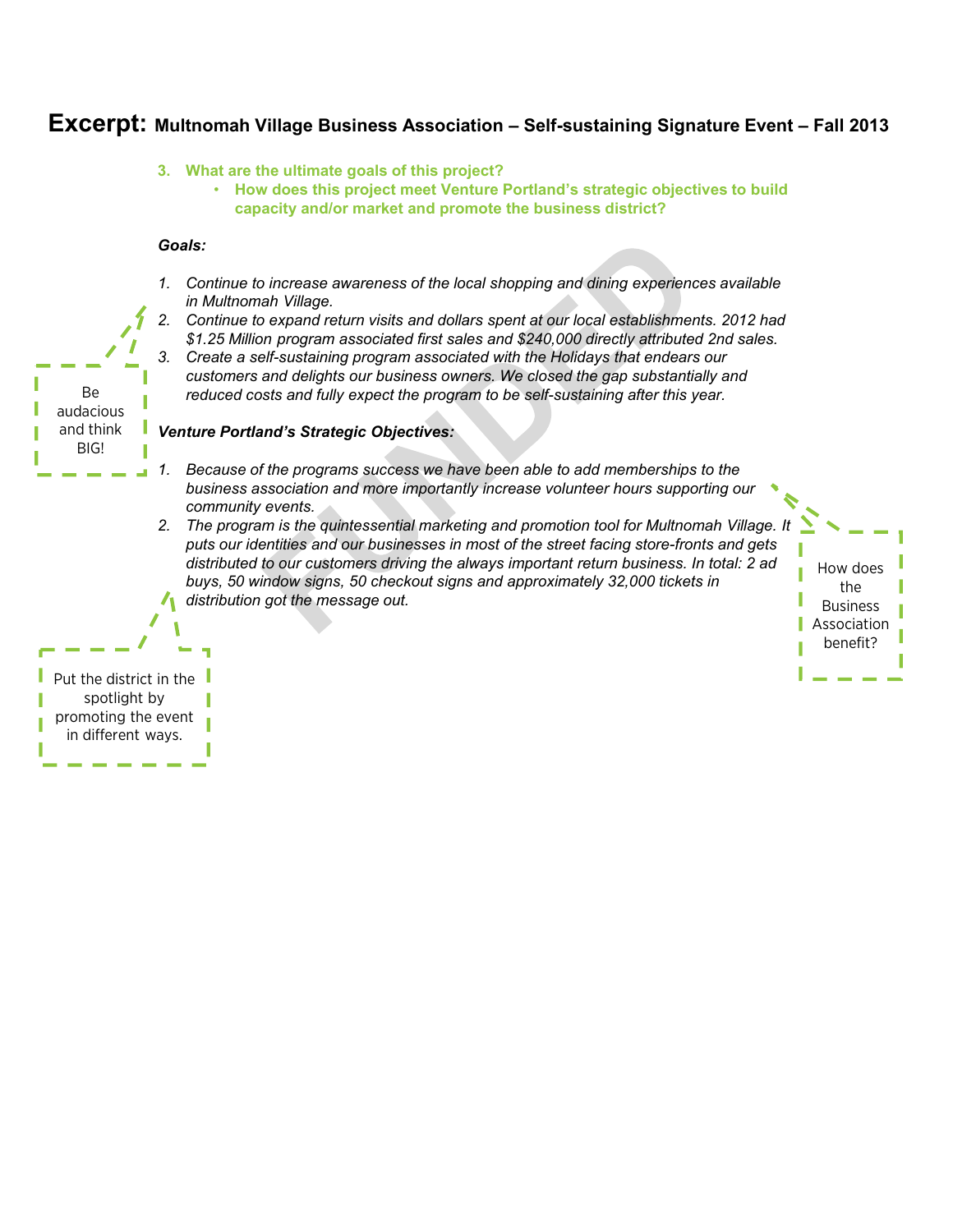# **Excerpt: Alberta Main Street – District Identity/Place Making – Fall 2013**

- **4. When will the project start/finish and where will it occur?** 
	- **Provide a detailed timeline of the project including planning, implementation, final accounting and evaluation.**

*The Alberta Main Street's Promotions Committee has already started planning the project. Project activities begin Saturday, December 7, 2013 and conclude Sunday, December 22, 2013.*

|                                | TIMELINE: 'TIS THE SEASON OF ALBERTA                              |                                                                                                              |                                                           |  |  |  |  |  |
|--------------------------------|-------------------------------------------------------------------|--------------------------------------------------------------------------------------------------------------|-----------------------------------------------------------|--|--|--|--|--|
|                                | <b>CREATE BUDGET</b>                                              |                                                                                                              |                                                           |  |  |  |  |  |
|                                | 10/15/13                                                          | Expenses                                                                                                     | Advertising, Printing, Christmas Tree, Decorations        |  |  |  |  |  |
|                                | 10/15/13                                                          | Income                                                                                                       | Sponsorship, Participation Fee, Venture Portland Grant    |  |  |  |  |  |
|                                | <b>BUSINESS OUTREACH</b>                                          |                                                                                                              |                                                           |  |  |  |  |  |
|                                | 10/1/11                                                           | Holiday Tree. Secure host property owner permission                                                          |                                                           |  |  |  |  |  |
|                                | 10/15/13                                                          |                                                                                                              | Develop recruitment flyer content & design                |  |  |  |  |  |
| A table makes a<br>complicated | 10/15/13                                                          |                                                                                                              | Distribute business participation sign up                 |  |  |  |  |  |
| timeline easy to               | PROMOTIONAL MATERIALS DEVELOPMENT                                 |                                                                                                              |                                                           |  |  |  |  |  |
| follow and                     | 11/1/13                                                           | Write press releases for monthly papers                                                                      |                                                           |  |  |  |  |  |
| understand.                    | 11/1/13                                                           | Design materials/advertising (include VP logo pending notification)                                          |                                                           |  |  |  |  |  |
|                                | 11/15/13                                                          | Print & distribute posters                                                                                   |                                                           |  |  |  |  |  |
|                                | 11/15/13                                                          | Launch online media campaign                                                                                 |                                                           |  |  |  |  |  |
|                                | 11/15/13                                                          | Distribute Press Release #1                                                                                  |                                                           |  |  |  |  |  |
|                                | 12/1/13                                                           | Distribute Press Release #2                                                                                  |                                                           |  |  |  |  |  |
|                                | PROJECT PLANNING: Tree Lighting (December 7, 2013)                |                                                                                                              |                                                           |  |  |  |  |  |
|                                | 10/1/13                                                           | Invite Mayor Hales to Tree Lighting Ceremony                                                                 |                                                           |  |  |  |  |  |
|                                | 11/1/13                                                           | Confirm Santa and others (carolers, etc.) participation                                                      |                                                           |  |  |  |  |  |
|                                | 12/2/13                                                           | Install and decorate Christmas Tree                                                                          |                                                           |  |  |  |  |  |
|                                | 12/2/13                                                           | Secure treats and drinks for Tree Lighting event                                                             |                                                           |  |  |  |  |  |
|                                | ongoing                                                           | Identify volunteer needs & recruit (photographers, event activities, etc.)                                   |                                                           |  |  |  |  |  |
|                                | PROJECT PLANNING: Festival of the Gnomes (December 14 & 15, 2013) |                                                                                                              |                                                           |  |  |  |  |  |
|                                | 11/22/13                                                          | <b>Paint Gnomes at Mimosa Studios</b>                                                                        |                                                           |  |  |  |  |  |
|                                | 11/22/13                                                          | Create Gnome stamp/sticker card                                                                              |                                                           |  |  |  |  |  |
|                                | 11/29/13                                                          | Identify/Secure "Grand Prize"                                                                                |                                                           |  |  |  |  |  |
|                                | 12/6/13                                                           | Distribute Gnomes to participating businesses                                                                |                                                           |  |  |  |  |  |
|                                | 12/15/13                                                          | Collect cards & identify winner                                                                              |                                                           |  |  |  |  |  |
|                                | PROJECT PLANNING: Sugar Plum Sweets (December 21 & 22, 2013)      |                                                                                                              |                                                           |  |  |  |  |  |
|                                | 12/6/13                                                           |                                                                                                              | Create takeaway card to give to customers about the event |  |  |  |  |  |
|                                | ongoing                                                           |                                                                                                              | Highlight participating businesses                        |  |  |  |  |  |
|                                | <b>EVENTEVALUATION</b>                                            |                                                                                                              |                                                           |  |  |  |  |  |
|                                | 12/13/13                                                          | Review tree lighting attendance tracking                                                                     |                                                           |  |  |  |  |  |
|                                | 1/3/14                                                            | Distribute survey to participating businesses and attendees for review at the February<br>Promotions meeting |                                                           |  |  |  |  |  |
| Don't forget to                | 2/5/14                                                            | Evaluate project (at February Promotions Committee meeting)                                                  |                                                           |  |  |  |  |  |
| take time to                   |                                                                   |                                                                                                              |                                                           |  |  |  |  |  |
| evaluate your                  |                                                                   |                                                                                                              |                                                           |  |  |  |  |  |
| success!                       |                                                                   |                                                                                                              |                                                           |  |  |  |  |  |
|                                |                                                                   |                                                                                                              |                                                           |  |  |  |  |  |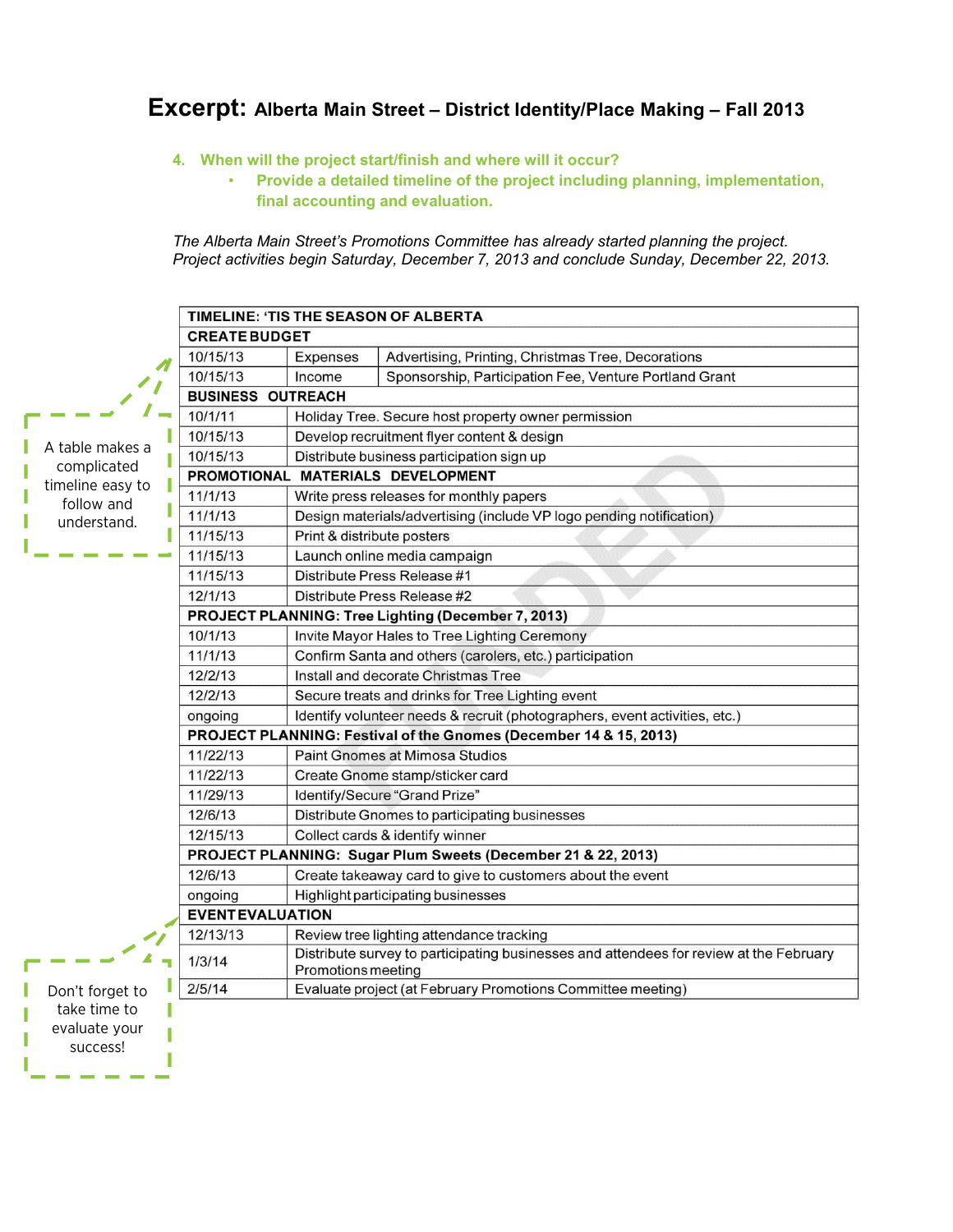# **Excerpt: Pearl District Business Association – Collateral/Map/Newsletter – Spring 2014**

**5. How will Venture Portland's grant funds/sponsorship be recognized?** *Please note that all materials recognizing Venture Portland must be approved prior to production.* Don't forget to

*Venture Portland's logo will be on the map as a sponsor. We will also recognize Venture Portland's contribution verbally at our member meeting and through the PDBA website/member newsletter. We will also credit Venture Portland for the assistance in the press release of the map for the local media. Finally, we will credit Venture Portland's assistance in our magazine, Explore the Pearl.*

#### **Excerpt: Multnomah Village Business Association – Self-sustaining Signature Event – Fall 2013**

- **6. Describe how the district's current programs and assets help leverage the work of the project.** 
	- **How will you leverage additional community resources for this project?**
	- **How will you collaborate with partners?**

*While the Golden Ticket program starts more than 2 weeks prior to our signature Holiday Gala, it starts setting the tone for the shopping season. The Holiday Gala is the major kickoff for the Village and is more than noted in the exponential growth in ticket distribution and redemption.*

#### *Current Programs & Assets*

*We leverage our First Friday events by hosting the Holiday Gala as our signature kick-off to the Holiday shopping season. We provide horse drawn carriage rides, hot chocolate, carolers and a tree lighting ceremony.* 

*Residents and member businesses help with the decoration installation and entertainment for the Village during this time. While not directly related to the shop local program it does add to the ambience for the Holiday's keeping people in the spirit of the Holiday season and keeping them local.*

#### *Leveraged community resources*

*This program is a partnership between Multnomah Village and Hillsdale and has*  been from inception. Our two business associations are closely tied together and *complement each others offerings with little cross-over.* 

*In keeping with the Holiday spirit we also use this as a fundraising opportunity for three of our local charities: Neighborhood House, Multnomah Village Bloc's Initiative and Hillsdale Main Street. Neighborhood House provides a large chunk of our volunteer services to our combined many hosted events. This is a thank you to them for their efforts during the year. Multnomah Village Bloc's initiative along with Hillsdale Main Street's program runs the shop local program and works on safety and accessibility issues within the Business Districts boundaries. While not the most productive in generating funds yet, the opportunity is there and growing year over year.*

#### *Collaboration with Partners*

*All participating businesses are partners. They direct their customers to other stores and restaurants that are participating in the program. The premise of the program is to drive multiple purchases within the business district keeping more purchasing dollars local.*

What else is going on? How does it benefit this project?

get the 'OK' from Venture Portland staff!

Engage businesses, residents, community and government partners for maximum impact!

Work together! You probably have everything you need right in your district.

# Answer every part of Question 6!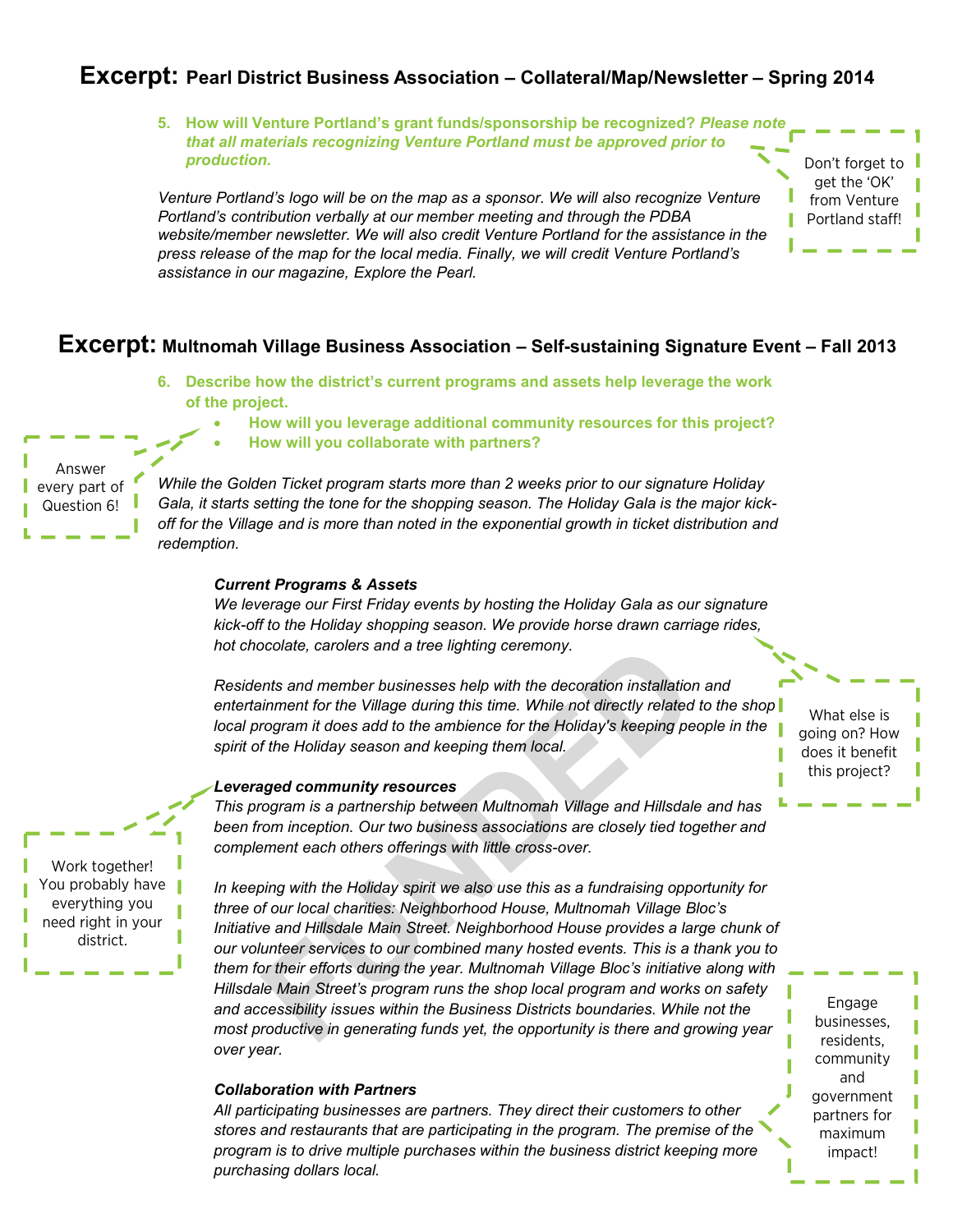# **Excerpt: Division/Clinton – Strong Membership – Spring 2013**

#### **7. How many volunteers will work on the project? Provide detail on number of volunteers, hours contributed and type of work.**

*Between project planning, implementation and evaluation, we estimate that 20 different volunteers will donate 177 total hours to the project.*

| Start with a                                                                                    | <b>Volunteers</b> | <b>Hours</b>   | <b>Time</b>     | <b>Task</b>                                              |                                              |
|-------------------------------------------------------------------------------------------------|-------------------|----------------|-----------------|----------------------------------------------------------|----------------------------------------------|
| short and<br>sweet<br>summary<br>and then<br>break down<br>who did what<br>and for how<br>long. | 10                | 1              | 10              | Initial planning                                         |                                              |
|                                                                                                 | 1                 | 12             | 12              | Write and edit grant                                     |                                              |
|                                                                                                 | 3                 | 4              | 12              | Creating survey and outlining subjects for<br>discussion |                                              |
|                                                                                                 | 3                 | 1              | 3               | Select session facilitator/survey system                 |                                              |
|                                                                                                 | 3                 | 1              | 3               | Plan and schedule 3 business sessions                    |                                              |
|                                                                                                 | 6                 | $\overline{2}$ | 12 <sub>1</sub> | Invite businesses to sessions                            |                                              |
|                                                                                                 | 10                | 3              | 30 <sup>°</sup> | 10 businesses attend each session                        |                                              |
|                                                                                                 | 6                 | $\overline{2}$ | 12              | Attend sessions - take notes                             |                                              |
| The clock<br>keeps ticking<br>even after the<br>event ends!                                     | 5                 | $\overline{2}$ | 10 <sub>1</sub> | Survey during street fair                                | Make it easy!<br>Don't forget<br>the totals! |
|                                                                                                 | 3                 | 10             | 30              | Coordinating results and writing reports                 |                                              |
|                                                                                                 | 10                | 1              | 10              | Presentation of session results                          |                                              |
|                                                                                                 | 10                | 1              | 10              | Presentation of survey results                           |                                              |
|                                                                                                 | 10                | $\overline{2}$ | 20              | Board decision on next steps                             |                                              |
|                                                                                                 | 1                 | 3              | 3               | Project evaluation                                       |                                              |
|                                                                                                 |                   |                |                 |                                                          |                                              |

# **Excerpt: Parkrose Business Association – Strong Membership – Fall 2013**

**8. Is the entire business district and its leadership invested in the project?**  • **How will the project succeed in the event of the loss of the grant coordinator or change in leadership?**

Always have a backup plan!

*The Business Association's board created the idea for the project and the Executive Committee has reviewed and approved the grant application. They are completely committed*  **t** to its success and the Board President, who is continuing in office, has been a champion of *the project since its inception.*

*Our members are also in support of the project. In a recent survey of our membership, 80% of responses said they thought the project would be beneficial for the district.*

*In the event of the loss of the Grant Coordinator or change in leadership, the Business Association Board will continue to carry out and finish the project. At the present time, both the Treasurer and Vice President serve on the Grant Committee.*

Earn their confidence! A project with support is more competitive.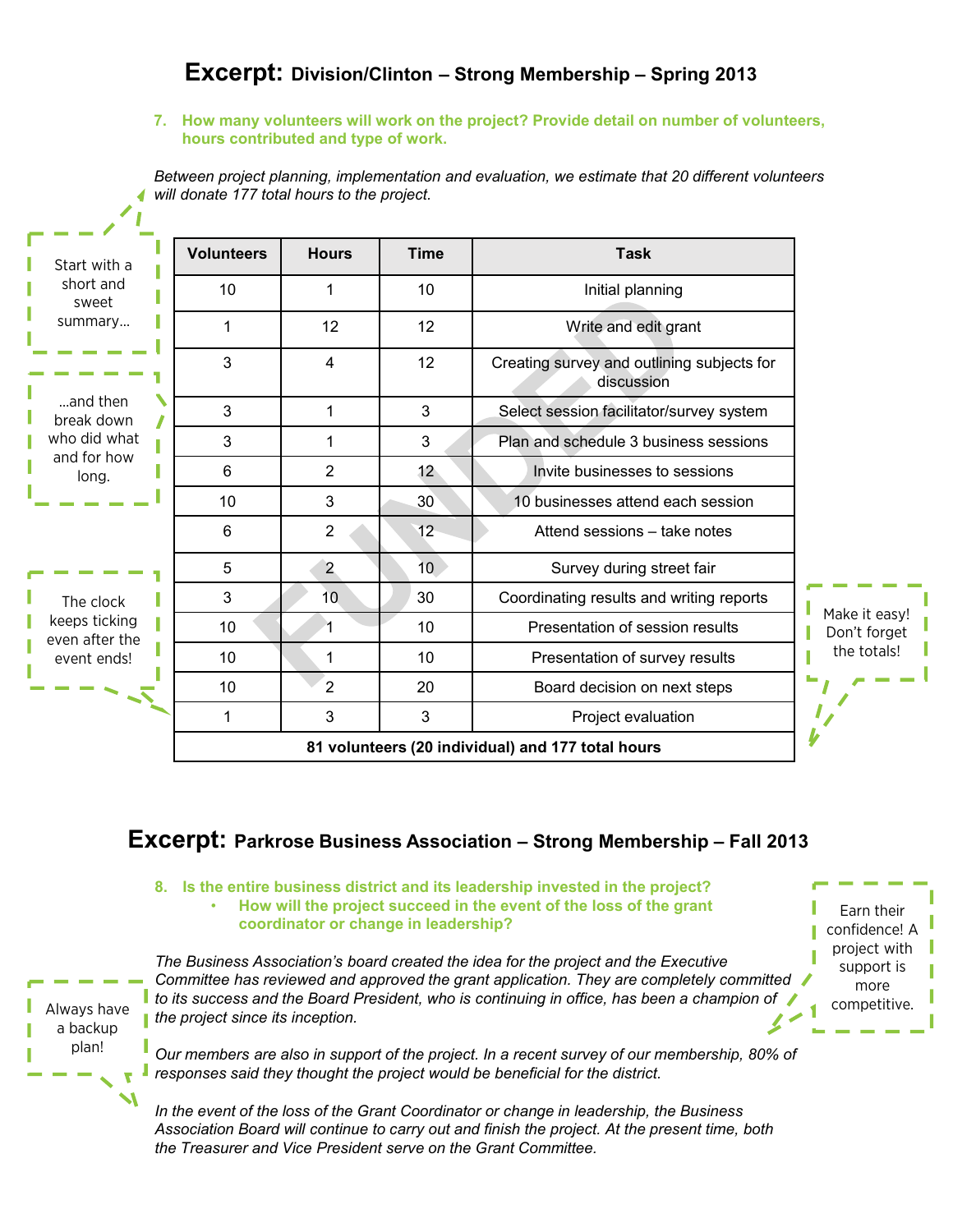## **Excerpt: Beaumont Business Association – Web/Social Media Presence – Spring 2014**



well-positioned at this time to garner volunteer support and gain membership input and *feedback, and manage the work of the Web designer/developer to insure an enhanced*  Web site meets the needs of district members, and effectively ties all BBA branding and *marketing to work together for positive results.*